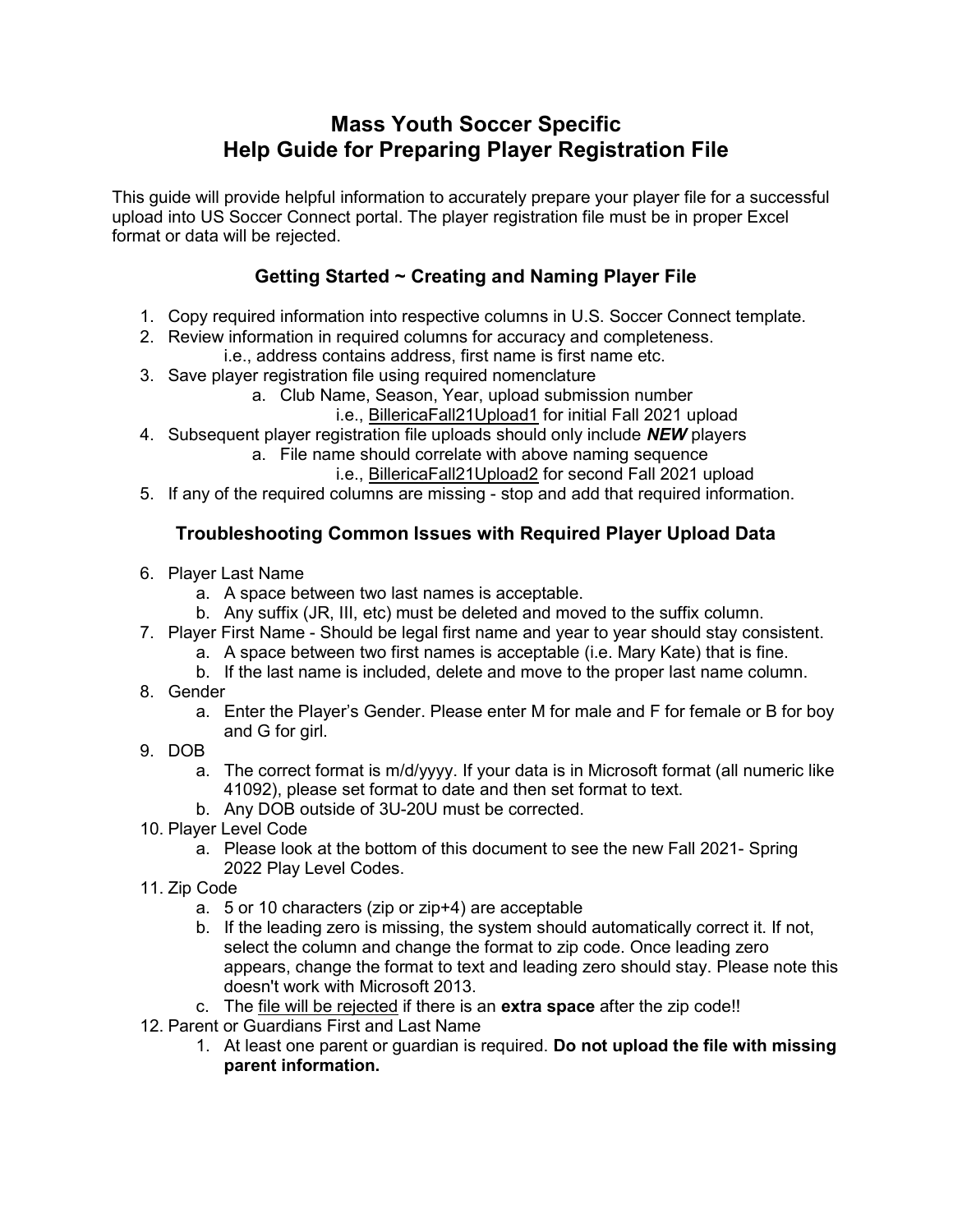2. At least one phone number and email address is also required.

## DOUBLE CHECK for Common Mistakes

- 1. Players last name/first name and parents last name/first names are in the correct columns.
- 2. Birthdates are correct, a player should not have a birthdate of 05/22/1967
- 3. When entering player names please make sure you are entering Legal names and not nicknames this could cause duplicate accounts to be created in the system
- 4. Do not upload a file with blanks, all required information must be included.

### Checking for Duplicates saves \$\$

Utilizing auto filter function, find duplicates by filtering by last name, then first name and finally birthdate. Scan down and look for duplicates - if two lines are the same except for player type, note that two applications will be created but only one player profile will be created/updated (player will show once in the system with two applications under the applications tab); this is acceptable. If there are true duplicate lines - delete the duplicate.

### Uploading Player File to US Soccer Connect

Upload file to US Soccer Connect using the NEW Player Upload Template

- From the Drop-Down Menu
	- $\circ$  Select the club's name and the subheading of Program (usually the club name again)
	- o Select the registration year (2021-2022) for which the players belong to
	- $\circ$  Spreadsheet will be requested to upload from your device.
- Review any errors that are shown hopefully, there won't be any.
- Please add your email to the list if it is not present.
- Submit/Upload Player File
- When complete, please look at the statistics. Number of lines minus duplicate applications minus rejected applications should match the number of players uploaded. Troubleshoot to get the numbers to match
- Review the rejects and issues.

The log below may be helpful.

| Date<br>Uploaded | Club<br>Name | Number of<br>lines/players<br>uploaded | Number<br>of<br>Players<br>Found in<br>Connect | Players with<br>Duplicate<br>Applications | # of<br>Players<br>Rejected<br>and<br>Reason<br>why | <b>Issue</b><br>Unknown | Comments |
|------------------|--------------|----------------------------------------|------------------------------------------------|-------------------------------------------|-----------------------------------------------------|-------------------------|----------|
|                  |              |                                        |                                                |                                           |                                                     |                         |          |